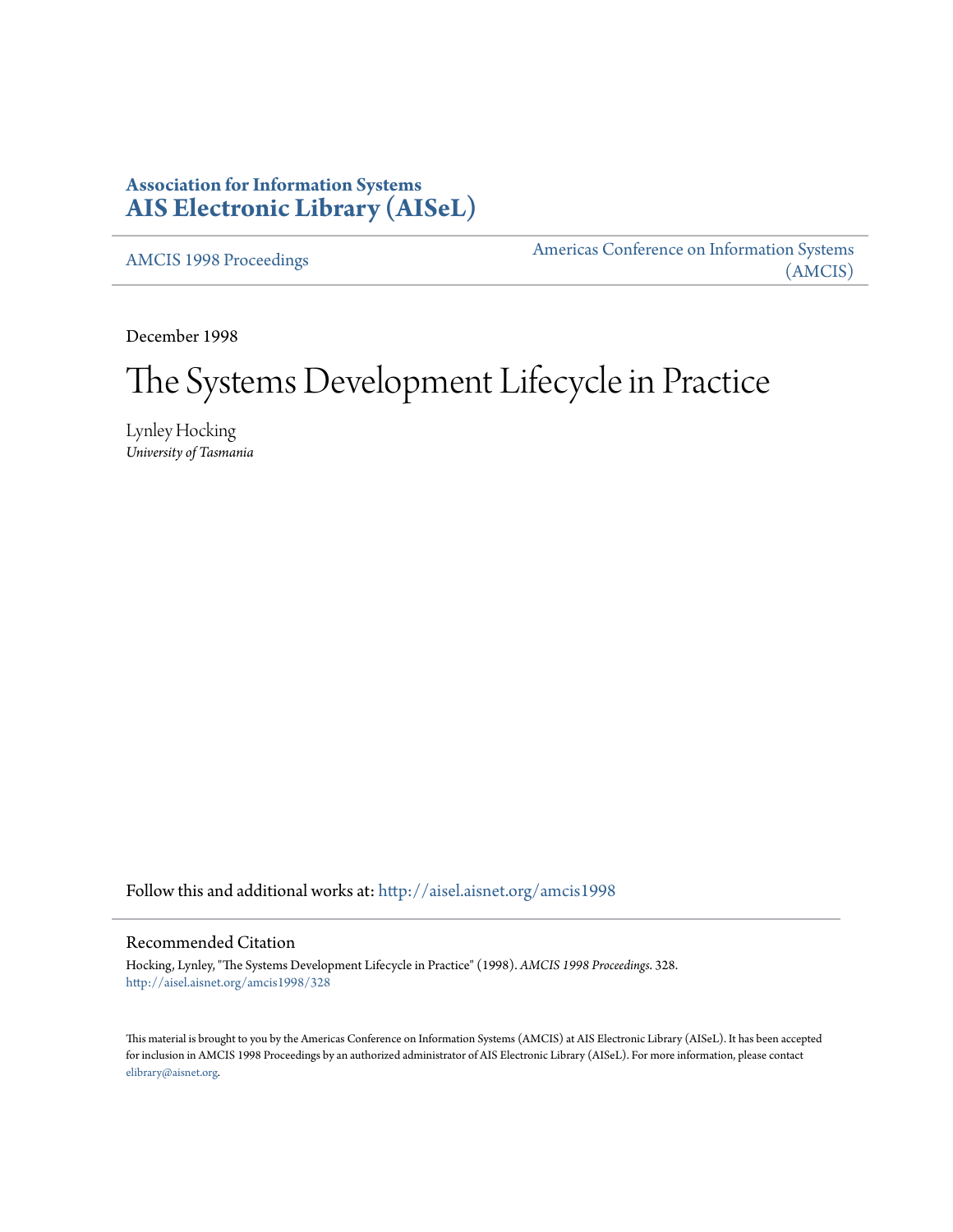# **The Systems Development Lifecycle in Practice**

#### **Lynley Hocking**

University of Tasmania

Numerous writers have identified problems with the commonly used systems development lifecycle. Yet it is still commonly used in practice. Here it will be illustrated that, even if developers formally use the model, the activities associated a project do not seem to align particularly well with this popular model.

#### **The Systems Development Lifecycle Model**

Change is often described in a linear fashion where the process is illustrated by a series of identifiable steps and with systems development, such linear change models have become known as the systems development life cycle (SDLC). As Friedman (1989) describes it, the lifecycle is "an ordered set of activities which combine to make up the conception, development, use and eventual replacement of new computer-based systems" (p 175). Derived from operations management, systems and management science literature, these models show a linear sequence of events to be followed, the main advantage being that the process can be standardised and well-defined (Eliason 1990: p 175). Here the systems development lifecycle model is described, critically evaluated and its use in practice analysed.

The lifecycle model does have strengths. It allows the overall task to be planned and subdivided so that the process is more controllable and, as it is predetermined, everyone understands the sequence of events so communication is improved (Nandakumar 1993; Avison and Fitzgerald 1995). Avison and Fitzgerald (1995) argue there is intrinsically nothing wrong with the lifecycle model and much depends on the way it is used, commenting it needs to be sufficiently resourced and any deviations noted and controlled early. It should not be seen as a rigid process, but a flexible and iterative one.

Despite its wide use and the proposed advantages, the lifecycle model is recognised to have some serious and fundamental problems (Eason 1988, Frenzel 1996, Krogstie 1995, Lewis 1994, Nandakumar 1993, Siddiqi and Shekaran 1996, Truex 1993). However, the systems development lifecycle is almost generally accepted as the norm for considering the systems development process. Most systems development texts employ it in some form or another.<sup>1</sup> The model is used by Avison and Fitzgerald (1995) as a framework by which to judge methodologies. The ISO 9001 standards for developing and supplying software systems views the process as a broadly linear one, with the process beginning with the definition of functional requirements, programming, inspection and testing, and delivery and installation. Such international standards are used as a benchmark for assessing commercial methodologies and the process of systems development as it unfolds in organisations. Most "standard" methodologies, such as SSADM, are based on basic variations of this waterfall model (Krogstie 1995).

#### **The Lifecycle in Practice: ACase Study**

Reflecting common practices, the systems developers in the project described here used the SDLC to conceptually describe their working processes. The commercial systems development methodology they used was expressly based on the approach, though it only claimed to provide tools which could be used throughout the lifecycle of systems development, and the systems developers used it in this way. The project management metho-dology was also based on the lifecycle approach. Formally, the



project team adhered to these models, a review stating the pro-ject management methodology was employed to guide team struc-ture, stakeholder identification and management and the management of suppliers while the systems development methodology was used in early and later stages of the project. The detailed design stages, outsourced to the technical systems contractors, was also covered by a similar methodology, also based on the SDLC. The project leader's generic conception of the process is illustrated in Figure 1 and is reflective of the SDLC model. This was only one of many process models articulated, but most of them reflected the SDLC in some form.

## **Figure 1. Generic Model of Process by Case Study Project Leader**

Using only available documentation to gain an insight into the process proved problematic. To gain a deeper understanding, topics that were discussed during regular meetings

<sup>&</sup>lt;sup>1</sup>Of the 25 texts on systems analysis/development surveyed, 21 used the SDLC as a framework.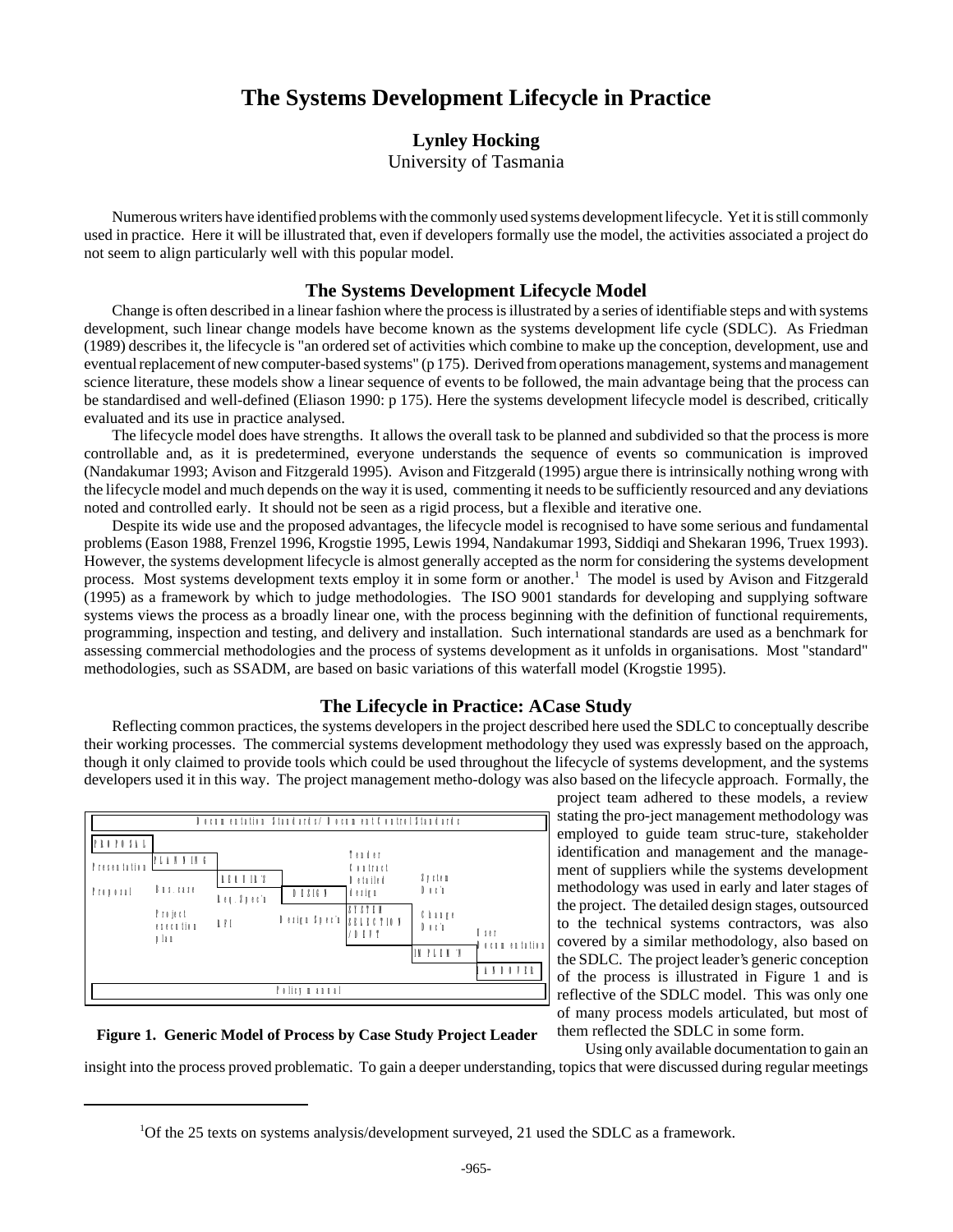throughout the project were compared with the systems developer's Gantt and other charts. Regular staff meetings, project management meetings, steering committee meetings and project directors meetings were held throughout all or part of the project and the topics discussed at such meetings give an indication of activities at that time. Fortnightly progress reports also gave an indication of activities and concerns at the time. Figure 2 maps activities obviously related to phases in Figure 1.



Broadly, it suggests that the formal model employed do reflect the actions of those involved in the project, but that there was even a greater degree of overlap than suggested in the SDLC model. For example, the scope of the project was discussed on several occasions while the functional requirements were being developed and it, the business case document and the strategy for developing the system were

### **Figure 2. The SDLC in Practice**

occasionally raised until just before implementation activities were being discussed. Nevertheless, Figure 2 provides a shadow of a SDLC in practice, with the waterfall falling from the top left hand corner forwards. Yet these activities only form no more than 32% of topics under discussion at these regular meetings. Other issues discussed include the acceptance of the project or system by the users, change management (change facilitation), users' lack of knowledge, training the development and implementation of interim processes such as camera-ready processed, relationships with the technical systems developers, delays, related projects and so forth. Many of these topics can be viewed as associated with particular phases of the SDLC model. Planning activities could also include issues of delays, for delays entail that plans have to be changed. Change requests could be considered as part of requirements analysis, as it suggests that requirements are still being determined while "design" could also include the purchase of the technology required. Other tasks which are difficult to identify with phases of the SDLC include issues of standardisation, quality issues, the development and the implementation of interim processes, prototyping and stakeholder involvement. Their inclusion in Figure 3, along with the other tasks, gives a better insight into how the process actually unfolded.



When we consider all these other issues discussed in regular meetings during the project, the overall process becomes more complex, untidy and emergent than either the SDLC or project's Gantt charts would suggest. Implementa-tion issues are being considered while the system is being planned, even if they are not termed as such. Plans must change as circumstances demand it and planning is a continual activity. Generally, the division between planning, design and implementation becomes blurred, while the SDLC aims to keep them distinct and separate.

**Figure 3. All Topics Discussed in Meetings Throughout the Project Against the SDLC Model Employed**

## **Discussion**

The confusion in the profusion of models used by the project team seems to reflect a balancing act as the systems developers adopted the common broadly linear models of the systems development literature, but had to adapt it to the local circumstances and recognise the emergent and inherently messy nature of planning and implementing change. That change was emergent is